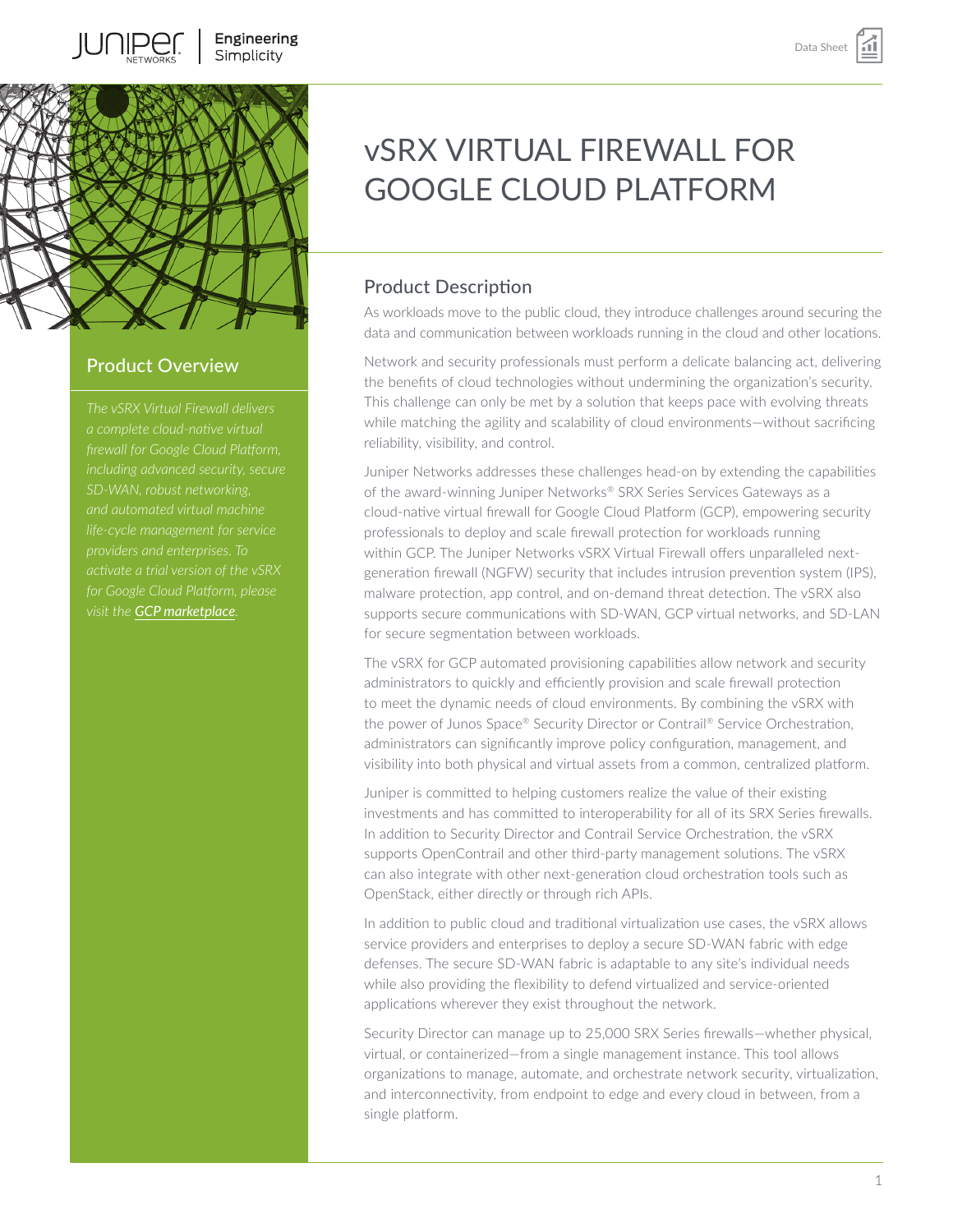

## Architecture and Key Components

#### Secure Connectivity

The vSRX on GCP can secure communications between workloads running in different virtual networks and/or an onpremises data center. The vSRX VPN capability allows for secure connectivity between virtual network peering in the same GCP region, and global virtual network peering across GCP regions. The VPN capability enables the vSRX to offer secure connectivity between GCP virtual networks without sending data flows over the Internet, which minimizes cost, latency, and availability concerns.

The vSRX Virtual Firewall can also use multiple connectivity options to connect sites securely. Whether virtual or physical to the enterprise WAN fabric, extending secure connectivity to other data centers (such as collocation of third-party cloud deployments) may need to communicate with the cloud workloads.

#### Secure SD-WAN

To access applications hosted in the Google Cloud, branch offices traditionally leverage connections through corporate campus locations to access GCP applications. In this situation, secure SD-WAN can be deployed at the branch and use vSRX on GCP to activate a more optimized solution for connectivity that goes directly to GCP, bypassing the need to access cloud applications through the campus network.

A vSRX deployed in GCP can act as an SD-WAN spoke or hub, supporting secure access between campus and branch locations and GCP directly as part of a larger SD-WAN deployment. It can also act as the SD-WAN hub, where it provides secure access to

cloud resources hosted in GCP, becoming the central point for regionally based Internet breakouts. This central point allows the vSRX on GCP to secure workloads and provide secure SD-WAN connectivity that adapts to changing business needs.

## Workload Protection

Firewalls protect workloads, but not all firewalls are created equal. With the vSRX on GCP, customers can ensure policies are consistently deployed across their entire network, whether those workloads operate on premises, in the public cloud, or at the edge. Customers already using SRX Series firewalls in their networks can easily extend those policies to any vSRX Virtual Firewall operating in the public cloud or elsewhere.

The vSRX supports the creation and deployment of firewall policies using metadata tags, facilitating security automation and reducing the number of rules required during initial implementation or ongoing maintenance. This metadata gives security administrators greater visibility by providing a full network view based on the metadata tags, meaning they are no longer limited to IP address-based rule management and filtering.

In addition to policy enforcement, the vSRX provides advanced security services, including IPS, antivirus, and anti-malware, to identify and block advanced threats targeting workloads hosted in the GCP cloud.

#### Workload Segmentation

The vSRX can secure communication and ensure workload segmentation on GCP by enforcing policies regarding which communications should be allowed between workload segments. The vSRX facilitates granular network segmentation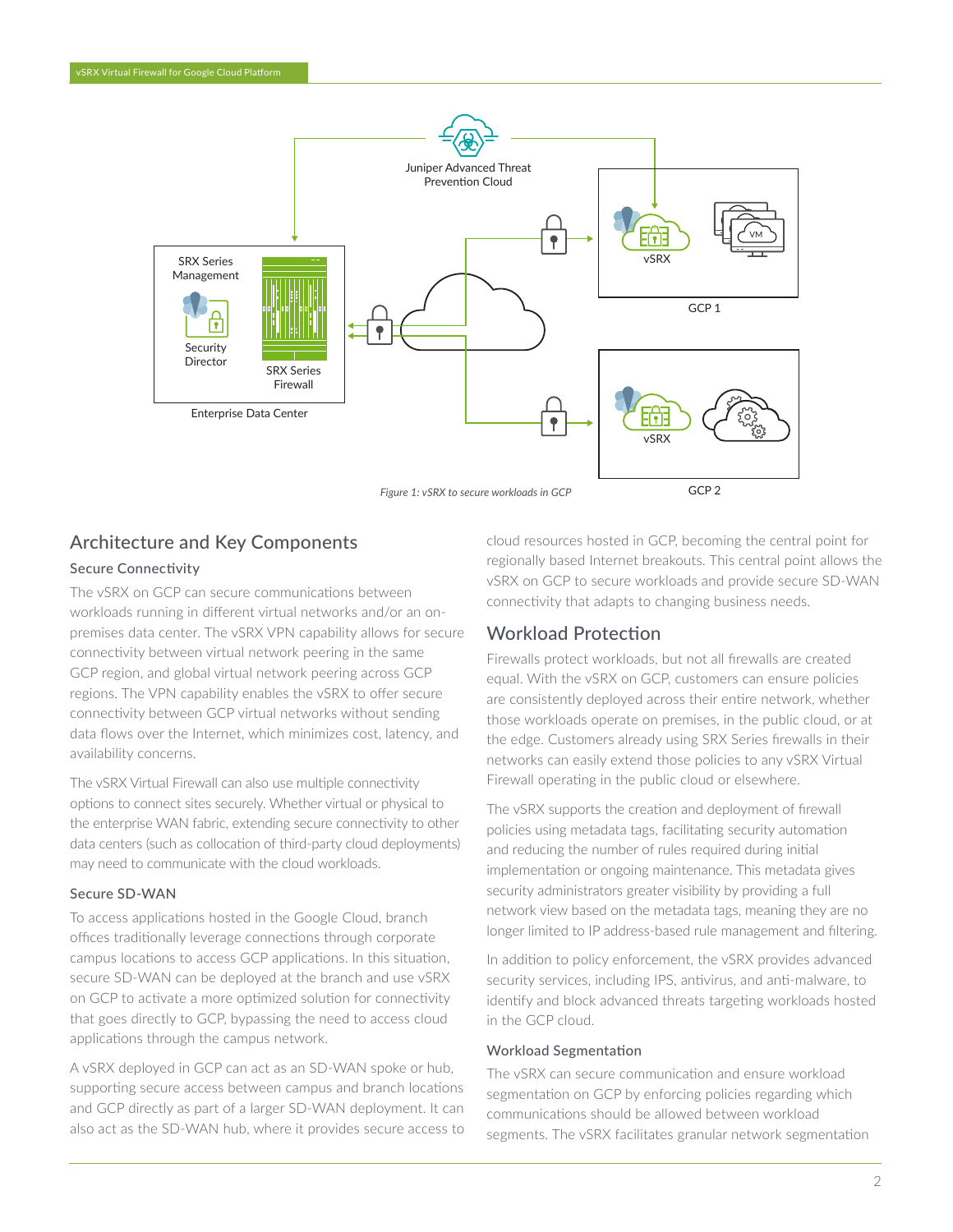and control by applying security policies at the virtualized workload level. From a security perspective, the more granular the level at which the threat is blocked, the more effective the containment of the threat's propagation.

## Features and Benefits

#### Advanced Security Services

Implementing nonintegrated legacy systems built around traditional firewalls and individual standalone appliances and software is no longer enough to protect against today's sophisticated attacks.

Juniper's advanced security suite enables users to deploy multiple technologies to meet the unique and evolving needs of modern organizations and the constantly changing threat landscape. Real-time updates ensure that technologies, policies, and other security measures are always current.

The vSRX for GCP delivers a versatile and powerful set of advanced security services, including IPS, malware protection, app control, and content security.

#### Intrusion Prevention System

IPS for vSRX for GCP controls access to IT networks, protecting systems by inspecting data and taking actions such as blocking attacks as they develop or creating a series of rules in the firewall. IPS tightly integrates Juniper's application security features with the network infrastructure to further mitigate threats and defend against a wide range of attacks and vulnerabilities.

#### Juniper Advanced Threat Prevention

Juniper® Advanced Threat Prevention integrates with the vSRX for GCP to provide dynamic, automated protection against known malware and advanced zero-day threats, resulting in nearly instantaneous responses.

#### Application Visibility and Control with AppSecure

Juniper Networks AppSecure is a next-generation application security suite, delivering threat visibility, protection, enforcement, and control. This optional feature provides powerful visibility and ongoing application tracking. With open signatures, unique application sets can be monitored, measured, and controlled to closely align with the organization's business priorities.

#### Content Security

The vSRX for GCP includes comprehensive content security against malware, viruses, phishing attacks, spam, and other threats with best-in-class antivirus, antispam, Web filtering, and content filtering features.

#### Juniper Secure Connect

Juniper Secure Connect is a highly flexible SSL VPN application that provides secure access to corporate and cloud resources for employees working away from protected resources. This SSL VPN app is available for the most common operating systems. It offers adaptable connectivity to any device anywhere, reducing risk by extending visibility and enforcement from users to the cloud.

#### Table 1. vSRX Features and Benefits for GCP

| Feature                      | <b>Feature Description</b>                                                                                   | <b>Benefit</b>                                                                                                                          |
|------------------------------|--------------------------------------------------------------------------------------------------------------|-----------------------------------------------------------------------------------------------------------------------------------------|
| Scalable hardware<br>support | Allows you to start with 2<br>CPU cores and 7.5 GB of<br>memory and scale up to 16<br>cores and 60 GB memory | Provides a flexible and<br>scalable hardware footprint<br>to support your needs now<br>and in the future, as traffic<br>grows           |
| Flexible licensing           | Supports both pay-as-you-<br>go (PAYG) and bring-<br>your-own-license (BYOL)<br>options                      | Provides flexible license<br>and purchase options to<br>secure workloads in GCP<br>and connectivity between<br>your data center and GCP |

## Specifications

Table 2. vSRX on GCP Instance Types

| <b>GCP Instance Type</b> | <b>vCPUs in Instance</b><br><b>Type</b> | Memory in Instance<br>Type(GB) |
|--------------------------|-----------------------------------------|--------------------------------|
| N1-standard-2            |                                         | 75                             |
| N1-standard-4            |                                         | 15                             |
| N1-standard-8            |                                         | RN                             |
| N1-standard-16           |                                         |                                |

For a full list of GCP instance types supported, please visit [www.juniper.net/documentation/en\\_US/vsrx/topics/topic](https://www.juniper.net/documentation/en_US/vsrx/topics/topic-map/security-vsrx-google-system-requirements.html)[map/security-vsrx-google-system-requirements.html](https://www.juniper.net/documentation/en_US/vsrx/topics/topic-map/security-vsrx-google-system-requirements.html).

## Ordering Information

For more information about Juniper Networks vSRX Virtual Firewall BYOL for GCP, please visit [www.juniper.net/us/en/](http://www.juniper.net/us/en/products-services/security/srx-series/vsrx) [products-services/security/srx-series/vsrx](http://www.juniper.net/us/en/products-services/security/srx-series/vsrx) or contact your Juniper Networks sales representative.

To activate a trial version of the vSRX for GCP, visit the GCP Marketplace at [https://console.cloud.google.com/](https://console.cloud.google.com/marketplace/details/juniper-marketplace/vsrx-next-generation-firewall?q=vsrx&id=de0a15a3-968e-4bed-8eca-e892b06e8701) [marketplace/details/juniper-marketplace/vsrx-next](https://console.cloud.google.com/marketplace/details/juniper-marketplace/vsrx-next-generation-firewall?q=vsrx&id=de0a15a3-968e-4bed-8eca-e892b06e8701)[generation-firewall?q=vsrx&id=de0a15a3-968e-4bed-8eca](https://console.cloud.google.com/marketplace/details/juniper-marketplace/vsrx-next-generation-firewall?q=vsrx&id=de0a15a3-968e-4bed-8eca-e892b06e8701)[e892b06e8701](https://console.cloud.google.com/marketplace/details/juniper-marketplace/vsrx-next-generation-firewall?q=vsrx&id=de0a15a3-968e-4bed-8eca-e892b06e8701).

| Product                                                   | Description                                                                                                                                                                                                                                             |
|-----------------------------------------------------------|---------------------------------------------------------------------------------------------------------------------------------------------------------------------------------------------------------------------------------------------------------|
| vSRX Virtual<br>Firewall                                  | • Core firewall featuring IPsec VPN, Network Address<br>Translation (NAT), cost of service, and rich routing services<br>• AppSecure featuring AppID, AppFW, AppQoS, and AppTrack<br>• Content security services that include IPS                       |
| vSRX Virtual<br>Firewall with<br>Anti-Virus<br>Protection | • Core firewall features, IPsec VPN, NAT, cost of service, and<br>rich routing services<br>• AppSecure featuring AppID, AppFW, AppQoS, and AppTrack<br>• Content security services including IPS, anti-virus, anti-<br>spam, web, and content filtering |